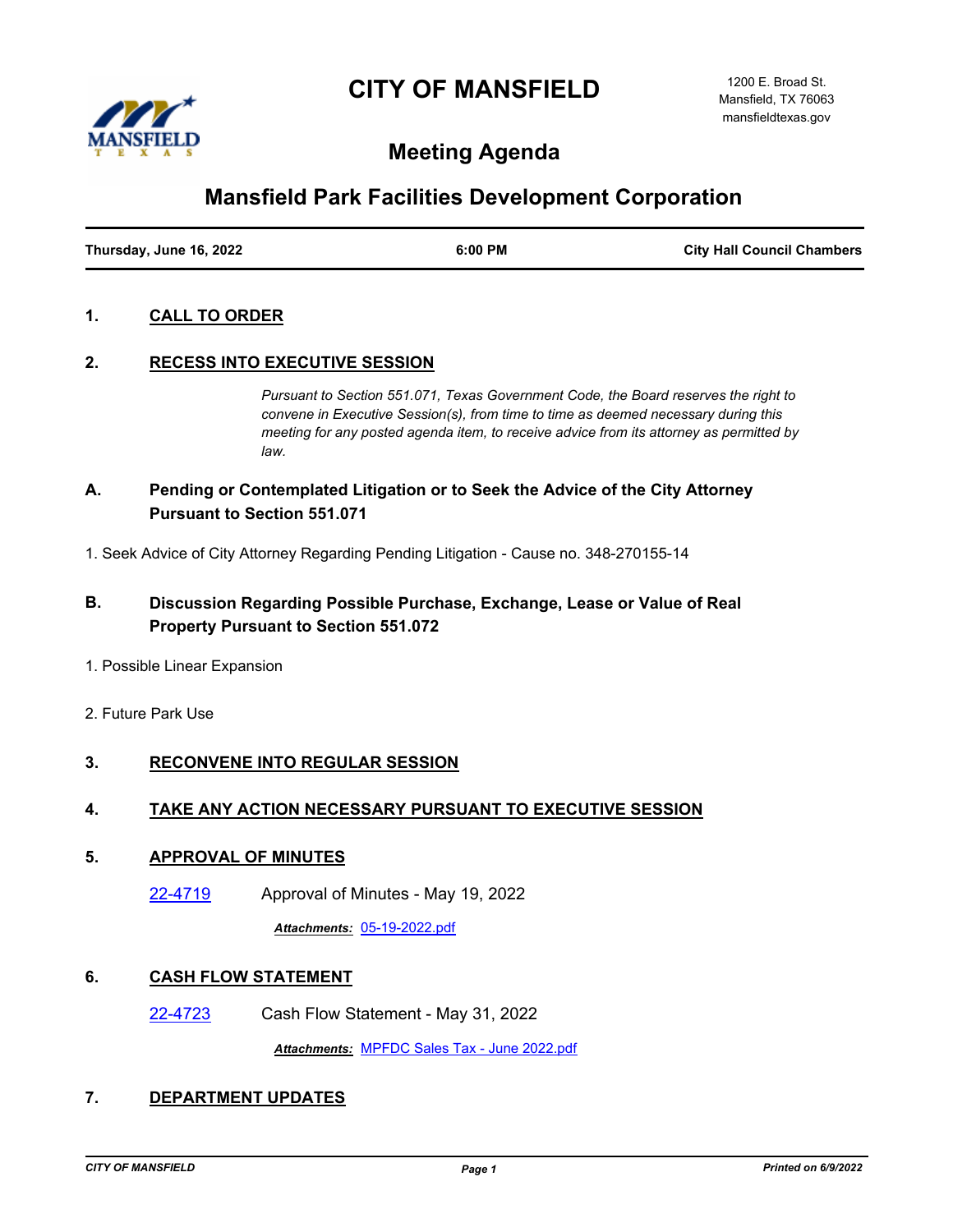#### **PARKS SUPERINTENDENT'S REPORT ON LISTED ITEMS (TOBY FOJTIK)**

#### [16-2067](http://mansfield.legistar.com/gateway.aspx?m=l&id=/matter.aspx?key=6082) Monthly Update on Daily Maintenance of Current Park Facilities

#### **RECREATION SUPERINTENDENT'S REPORT ON LISTED ITEMS (AMANDA ALMS)**

[16-2068](http://mansfield.legistar.com/gateway.aspx?m=l&id=/matter.aspx?key=6083) Monthly Update on Current Programs & Services

#### **MARKETING & COMMUNICATIONS UPDATE (ANN BECK)**

[21-3932](http://mansfield.legistar.com/gateway.aspx?m=l&id=/matter.aspx?key=8034) Marketing & Communications Update

#### **DIRECTOR'S REPORT ON LISTED ITEMS (MATT YOUNG)**

[16-2066](http://mansfield.legistar.com/gateway.aspx?m=l&id=/matter.aspx?key=6081) Monthly Calendar Updates on City Council Agenda Items, City Meetings & **Activities** 

## **8. CITIZENS COMMENTS**

*CITIZENS WISHING TO ADDRESS THE BOARD ON NON-PUBLIC HEARING AGENDA ITEMS AND ITEMS NOT ON THE AGENDA MAY DO SO AT THIS TIME. ONCE THE BUSINESS PORTION OF THE MEETING BEGINS, ONLY COMMENTS RELATED TO PUBLIC HEARINGS WILL BE HEARD. ALL COMMENTS ARE LIMITED TO 5 MINUTES. PLEASE REFRAIN FROM "PERSONAL CRITICISMS." IN ORDER TO BE RECOGNIZED DURING THE "CITIZEN COMMENTS" OR DURING A PUBLIC HEARING (APPLICANTS INCLUDED), PLEASE COMPLETE A BLUE OR YELLOW "APPEARANCE CARD" LOCATED AT THE ENTRY TO THE CITY COUNCIL CHAMBER AND PRESENT IT TO THE PARKS & RECREATION ADMINISTRATIVE ASSISTANT.*

### **9. OLD BUSINESS**

- [19-3011](http://mansfield.legistar.com/gateway.aspx?m=l&id=/matter.aspx?key=7072) Update; Walnut Creek Linear Park Trail System
- [21-3933](http://mansfield.legistar.com/gateway.aspx?m=l&id=/matter.aspx?key=8035) Update; McClendon Park Improvements
- [21-4292](http://mansfield.legistar.com/gateway.aspx?m=l&id=/matter.aspx?key=8399) Update; Gertie Barrett Park
- [22-4680](http://mansfield.legistar.com/gateway.aspx?m=l&id=/matter.aspx?key=8793) Update; Rose Park Improvements
- [22-4681](http://mansfield.legistar.com/gateway.aspx?m=l&id=/matter.aspx?key=8794) Discussion; MPFDC FY2022-2023 Budget

### **10. NEW BUSINESS**

[22-4724](http://mansfield.legistar.com/gateway.aspx?m=l&id=/matter.aspx?key=8839) MPFDC 10-Year Strategic Business Plan

# **11. BOARD COMMENTS**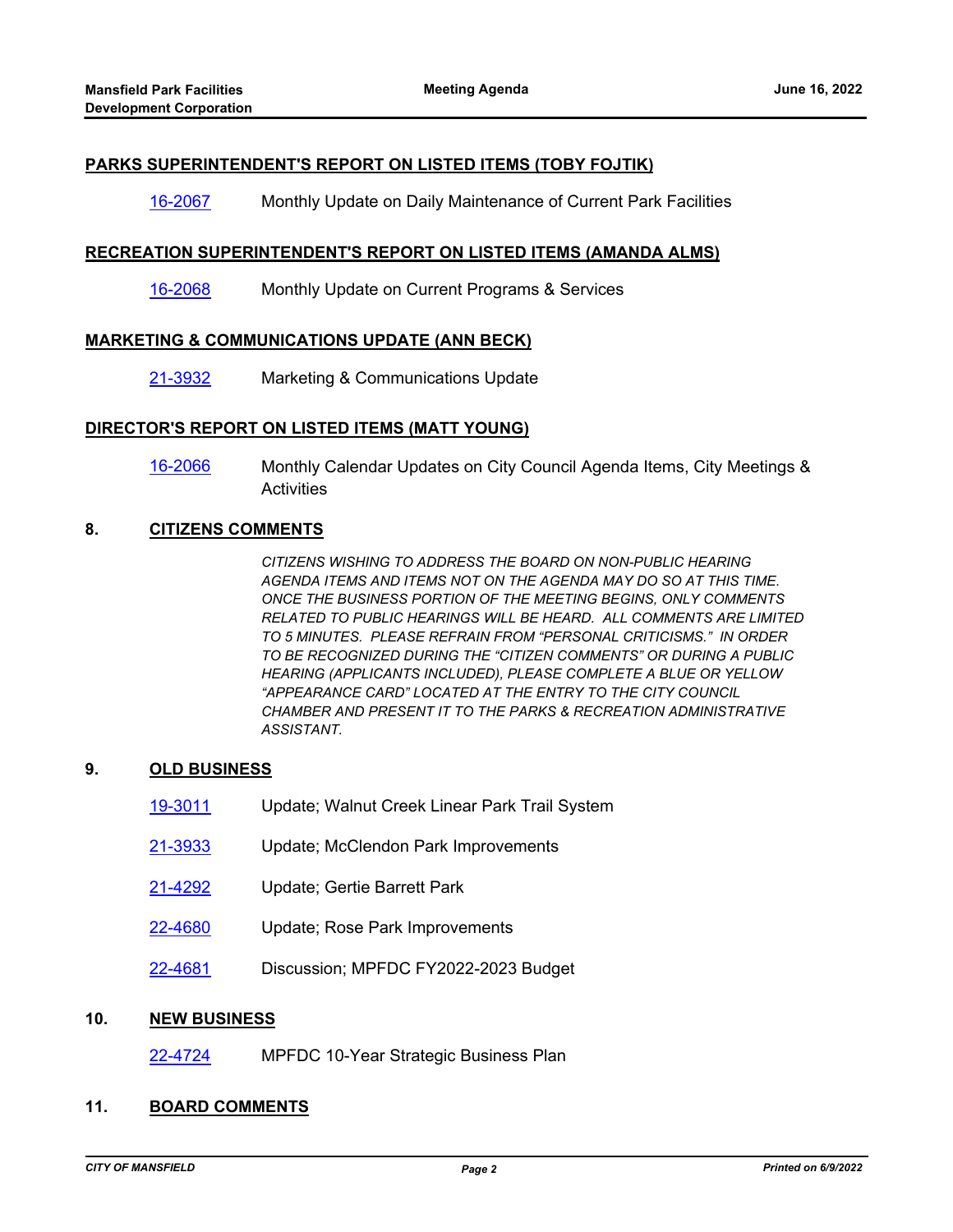# **12. INFORMATIONAL ITEMS**

## **13. ADJOURNMENT**